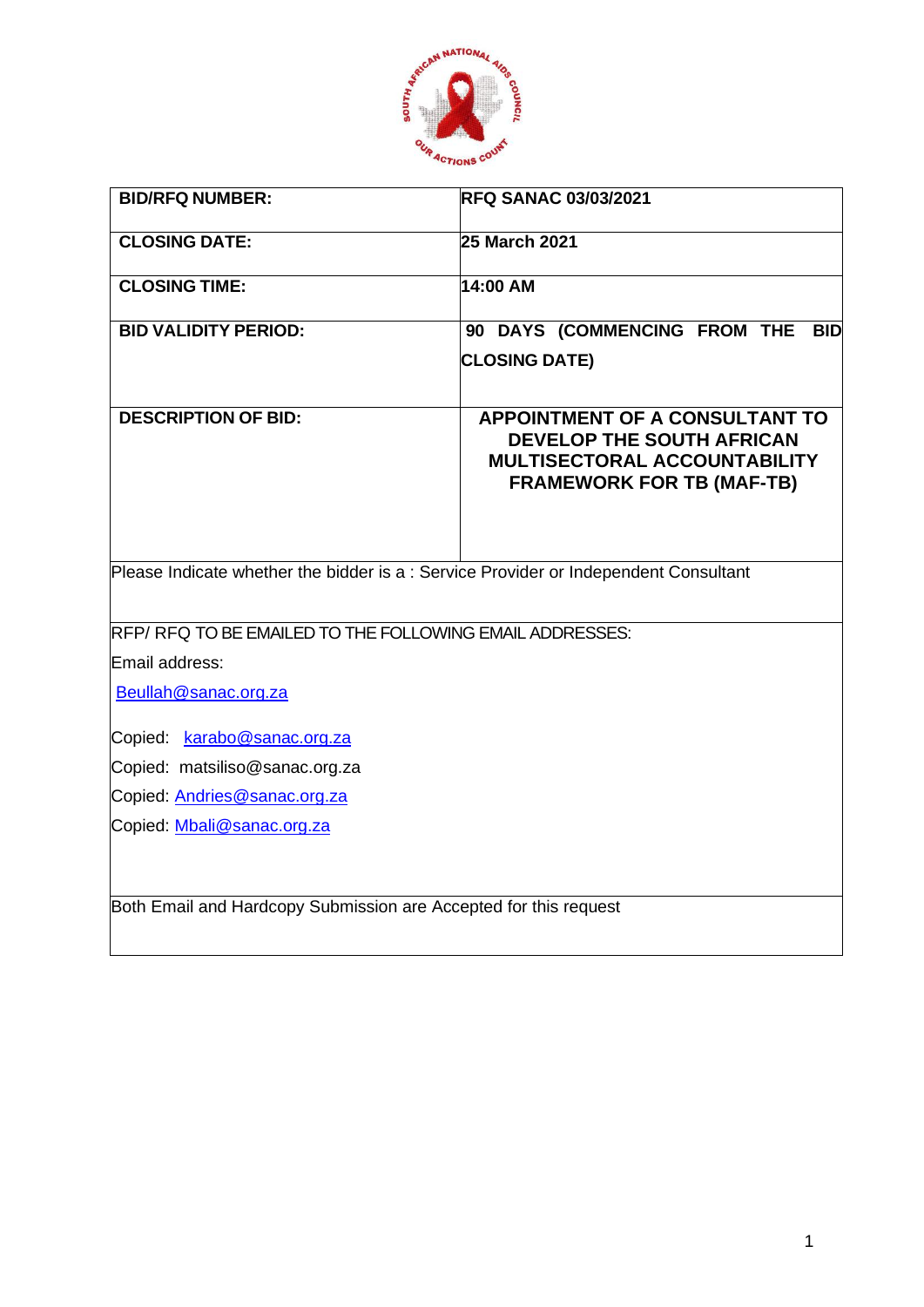# **TERMS OF REFERENCE FOR THE APPOINTMENT OF A CONSULTANT TO DEVELOP THE SOUTH AFRICAN MULTISECTORAL ACCOUNTABILITY FRAMEWORK FOR TB (MAF-TB)**

# **1. Introduction**

The South African National AIDS Council (SANAC) Trust seeks to appoint a consultant to assess the level of national commitments made on TB, actions taken on those commitments, monitoring & reporting approaches, and the nature of any high-level review mechanisms using the WHO National Assessment Checklist for the Multi-Sectoral Accountability Framework on TB (MAF-TB).

### **2. Background**

In November 2017, 117 national delegations adopted the Moscow Declaration to End TB at the first WHO Global Ministerial Conference on Ending TB: A Multisectoral Response. They committed to "support the development of a multisectoral accountability framework" to accelerate progress to end TB. They called upon WHO to develop the framework, working in close cooperation with relevant partners. The WHO Secretariat finalized the MAF-TB in April 2019.

The MAF-TB aims: to support effective accountability of government and all relevant stakeholders at global, regional and country levels, in order to accelerate progress to end the tuberculosis epidemic; and to be aligned fully with the End TB Strategy and the 2030 Agenda for Sustainable Development. There are four components of the MAF-TB that form a cycle for strengthening accountability: Commitments, Actions, Monitoring and Reporting, and Review, that were released during the World Health Assembly in May 2019.

As a respond to the United Nation's General Assembly request to WHO to ensure implementation of the MAF-TB, the national assessment checklist for the MAF-TB was developed as a tool to support the adaptation and implementation of the WHO MAF-TB. The MAF-TB Checklist has three annexes on:

- Engagement across government ministries and bodies;
- Engagement of civil society and affected communities; and,
- Adoption and implementation of WHO TB guidance.

The SANAC is seeking the services of a consultant to assess the level of national commitments made on TB, actions taken on those commitments, monitoring & reporting approaches, and the nature of any high-level review mechanisms using the WHO National Assessment Checklist for the MAF-TB. Based on that assessment and feedback from the consultations with stakeholders, the consultant will prepare recommended actions as part of the national MAF-TB to ensure the WHO MAF-TB Checklist is complete.

#### **3. Scope of Work**

SANAC seeks to engage a consultant to undertaking the following pieces of work, using participatory approaches: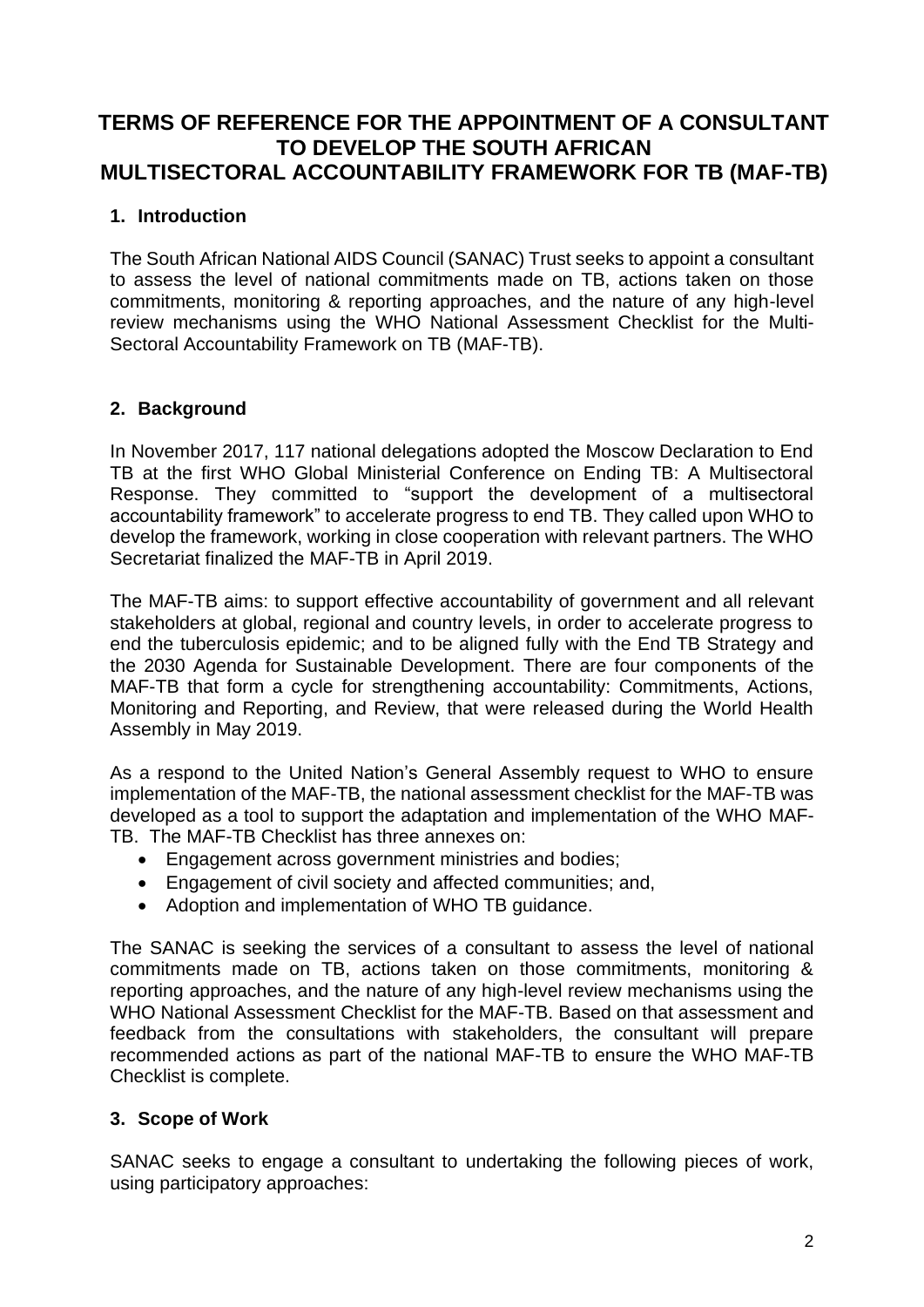- Conduct a MAF-TB Baseline Assessment using WHO Checklist.
- Document progress towards reaching the targets of the South Africa's MAF-TB.
- Conduct stakeholder's consultations to identify recommended future actions towards Ending TB in 2030. Stakeholders includes the National TB Programme, civil society, affected communities, relevant government departments - national & provincial health MECs, donors etc.
- Based on the desktop review and stakeholder consultations, lead the development of the recommended actions as part of the national MAF-TB to ensure the WHO MAF-TB Checklist is complete.

# **4. Expected Deliverables**

- Project Inception report detailing the overall approach, detailed project conceptual framework and workplan.
- Baseline assessment report.
- Report on progress towards reaching set targets.
- Report on stakeholder consultations.
- Final Print-Ready South Africa's MAF-TB and a summary power point presentation.
- Project Completion Report.

### **5. Qualifications and experience**

SANAC Trust intends to contract a consultant with extensive experience that includes:

- A minimum qualification of master's degree in public health.
- Experience in guideline and policy development.
- Strong knowledge and understanding of the South African TB epidemic and the context of TB care.
- Strong knowledge and understanding of legislative, and policy environment including the National Strategic Plans on HIV, TB and STIs, as well as SANAC's mandate.
- Knowledge and / or understanding of the SANAC and its stakeholders
- Proficiency in English speaking, writing and editing.
- Solid editorial skills with demonstrated ability for logical and analytical writing.

#### **6.Competencies and special skills requirement**

- Demonstrate strong written communication, research and analytical ability, and ability to rapidly integrate information from various sources.
- Knowledgeable of current SANAC and its structures, including the NSP.
- Good understanding of local government processes including HIV, TB and STI response at the local government level,
- Ability to work under pressure.
- Strong inter-personal skills and proven ability to communicate and interact with high-level officials from the government, NGOs, UN Agencies and the private sector.
- Ability to handle multiple tasks simultaneously, set priorities and work independently as well as being a part of a team.